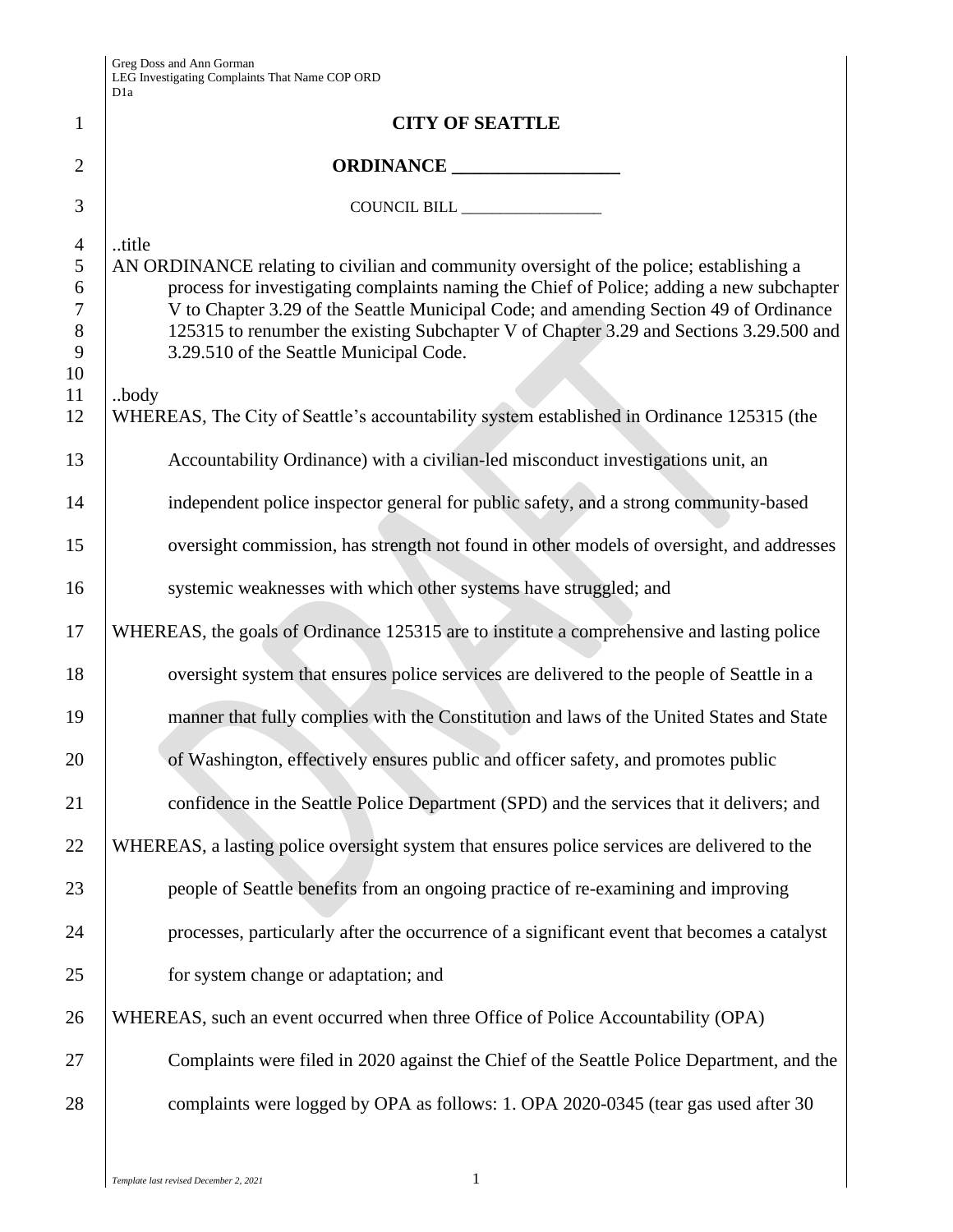|                | D 1 a                                                                                       |
|----------------|---------------------------------------------------------------------------------------------|
| $\mathbf{1}$   | day ban); 2. OPA 2020-0355 (sharing misinformation about crime in CHAZ/CHOP); and           |
| $\overline{2}$ | 3. OPA 2020-0476 (Chief lied about dispatch error during CHOP shooting); and                |
| 3              | WHEREAS, the OPA Dashboard currently shows that each of these complaints is less than 50    |
| $\overline{4}$ | percent investigated and that the OPA Director requested over 18 months ago that then-      |
| 5              | Mayor Durkan forward the complaints for investigation to an agency external to The City     |
| 6              | of Seattle; and                                                                             |
| $\overline{7}$ | WHEREAS, Mayor Harrell's office has indicated that the complaints have been forwarded to an |
| 8              | external agency for investigation; and                                                      |
| 9              | WHEREAS, the OPA Policy Manual (OPA Manual) identifies a process for determining            |
| 10             | whether OPA or an outside agency would investigate the Chief of Police, but the manual      |
| 11             | does not include policies that can protect against any abuse of discretion that might occur |
| 12             | if the Mayor or OPA Director are involved in the complaint or seek to conceal the           |
| 13             | complaint; and                                                                              |
| 14             | WHEREAS, OPA's current procedures do not provide for notification of elected officials upon |
| 15             | commencement of an investigation or for an evaluation of the credibility of the             |
| 16             | complaint, as should be conducted by an independent oversight entity such as the Office     |
| 17             | of the Inspector General for Public Safety (OIG); and                                       |
| 18             | WHEREAS, the Seattle Department of Human Resources houses the City of Seattle's             |
| 19             | Investigations Unit, which investigates complaints and alleged violations of applicable     |
| 20             | City Personnel Rules and/or related policies, including allegations of harassment,          |
| 21             | discrimination, and misconduct such as those that are prohibited under the Equal            |
| 22             | Employment Opportunity Act; and                                                             |
|                |                                                                                             |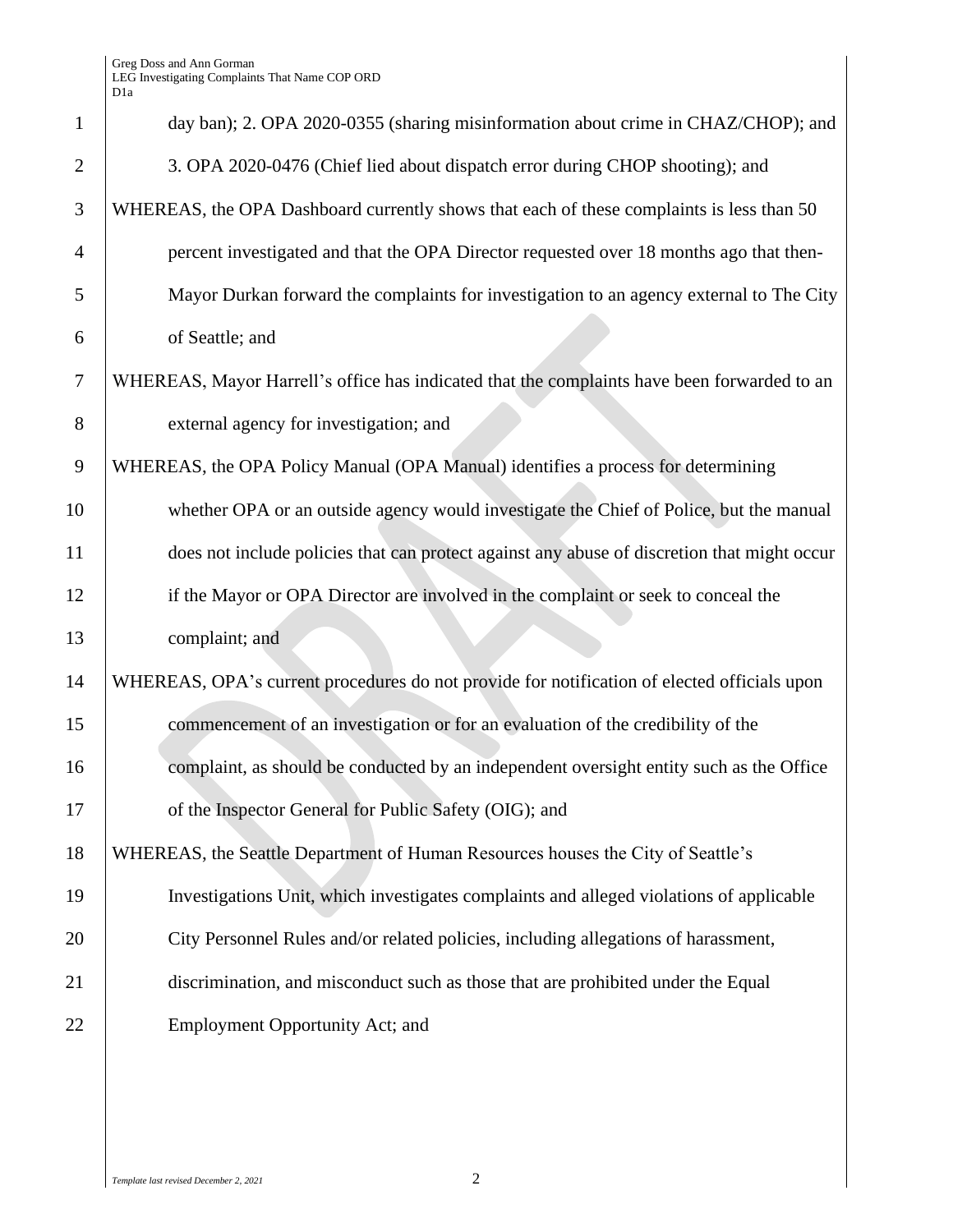# 1 WHEREAS, the Accountability Ordinance did not contemplate the processes necessary to ensure 2 that a City-led investigation of the Chief of Police is fair, transparent, and free of any 3 potential conflicts of interest; and

- 4 WHEREAS, although the OPA Manual establishes a process and structure for complaint review
- 5 that is consistent with the relevant collective bargaining agreements, the same process
- 6 and structure may not be appropriate for an investigation into the Chief of Police;

## 7 NOW, THEREFORE,

#### 8 **BE IT ORDAINED BY THE CITY OF SEATTLE AS FOLLOWS:**

9 Section 1. A new Subchapter V is added to Chapter 3.29 of the Seattle Municipal Code as 10 follows:

## 11 **Subchapter V Investigation of the Chief of Police**

## 12 **3.29.500 Definitions**

13 As used in this Subchapter V:

 "Contact Log" means the term as it is defined in the OPA Manual. "Contact Log" includes circumstances when: (a) the complaint does not involve a potential policy violation by 16 an SPD employee; (b) there is insufficient information to proceed with further inquiry; (c) the complaint has already been reviewed or adjudicated by OPA and/or OIG; or (d) the complaint presents fact patterns that are clearly implausible or incredible, and there are no indicia of other potential misconduct.

20 The "Expedited Investigation" means the term as it is defined in the OPA Manual. "Intake" 21 Investigation" includes circumstances when a complaint alleges a violation of SPD policy or 22 other category of violation that OPA is required by law and policy to investigate. However, 23 OPA, with the agreement of OIG, determines that findings can be reached based on the intake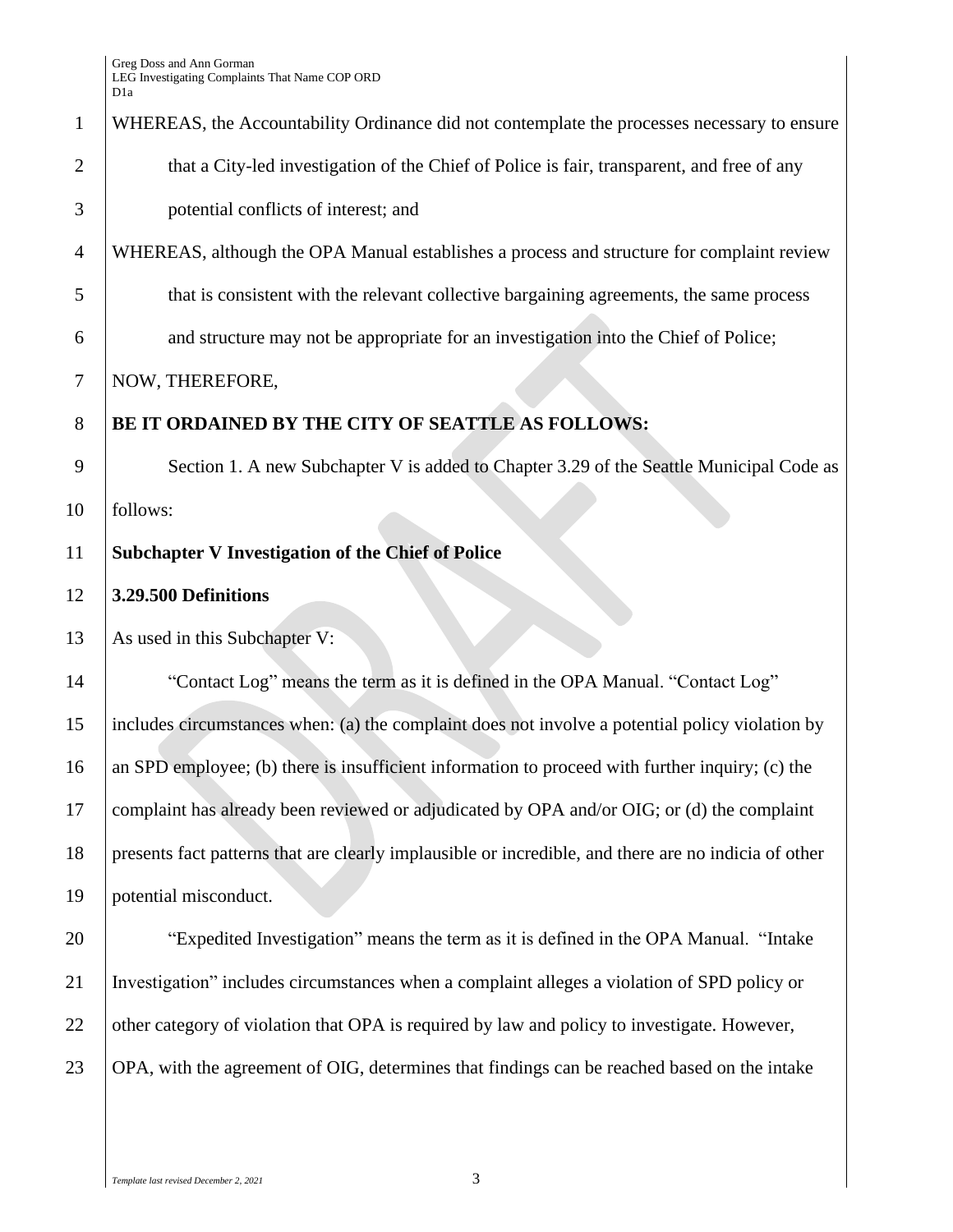investigation, and no further investigation needs to be conducted. This classification is most appropriate when: (a) the evidence shows that misconduct did not occur as alleged; (b) minor misconduct occurred, but OPA does not deem corrective action other than discipline to be appropriate; or (c) minor misconduct may have occurred, but there is a systemic issue with SPD policy or training for which OPA deems a Management Action Recommendation (MAR) to be appropriate. 7 T The "Intake Investigation" means the term as it is defined in the OPA Manual. 8 Truestigation," when used to describe a type of classification, means the term as it is defined in the OPA Manual. "Investigative plan," when used to describe a document, means a document that aims to specify and direct, as required, the investigative aims and objectives, for which purpose it may be continually updated until such time as the investigation is closed. 13 Won-City entity" means an entity other than The City of Seattle. "Supervisor Action" means the term as it is defined in the OPA Manual. "Supervisor Action" includes circumstances when a minor policy violation or personnel issue is best addressed through training, communication, or coaching from the employee's supervisor. **3.29.510 OPA intake, classification, and investigation scoping** 18 A. If the Chief of Police is named in a complaint, the initial screening process required under the OPA Manual shall include the immediate creation of a case file and the immediate 20 | notification of the OPA Director. 21 B. OPA shall within 30 calendar days provide notice of the complaint to the Chief of Police. A civilian supervisor investigator shall be assigned to complete the intake of the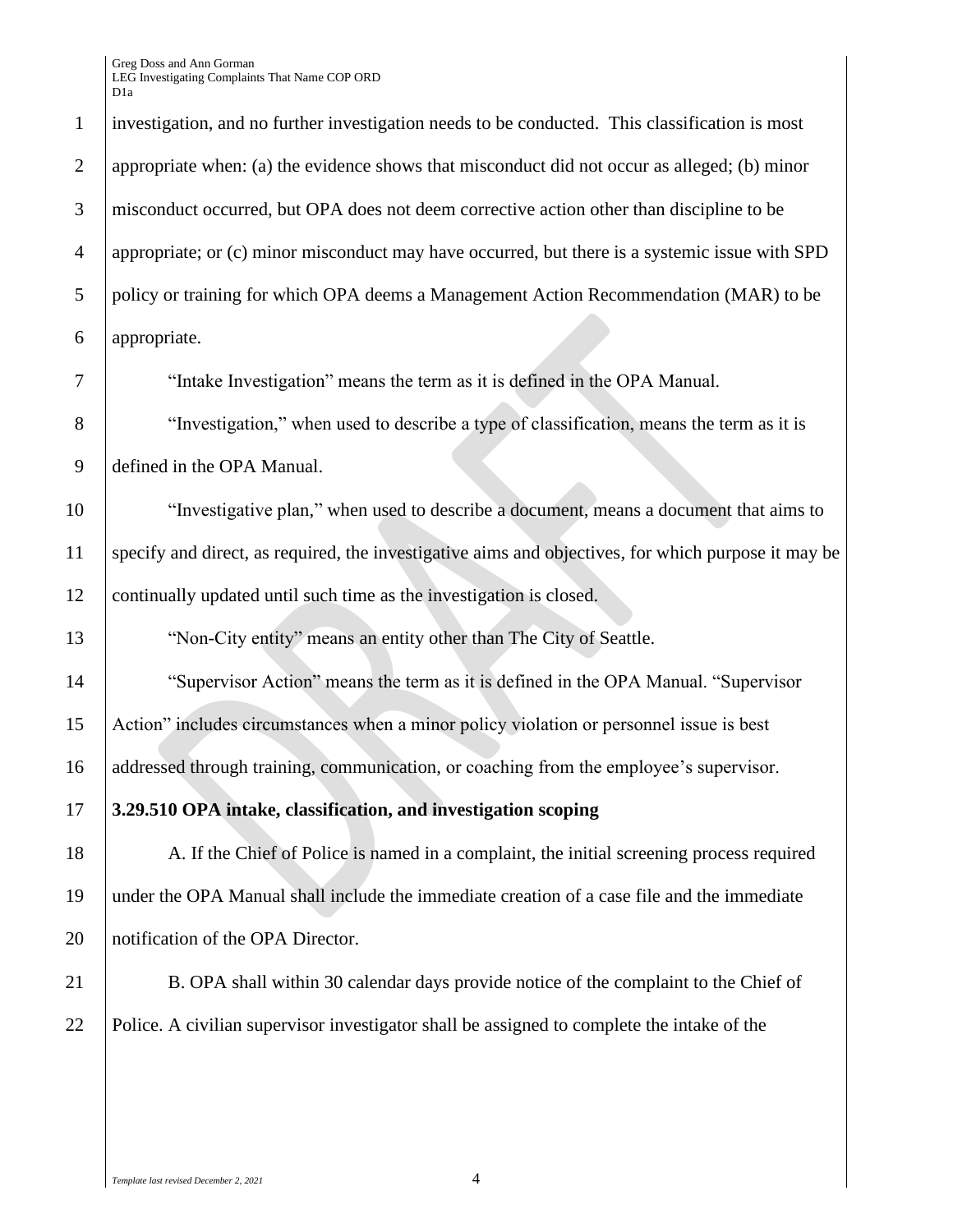| $\mathbf{1}$   | complaint, which shall consist of a preliminary process that is designed to answer relevant          |
|----------------|------------------------------------------------------------------------------------------------------|
| $\overline{2}$ | factual questions and ensure the collection and preservation of time-sensitive evidence.             |
| 3              | C. OPA shall examine the results of the intake process to determine whether any laws or              |
| $\overline{4}$ | SPD policies would have been violated if the alleged actions are later proven to be true. OPA        |
| 5              | shall classify the complaint according to the OPA Manual categories of Contact Log, Supervisor       |
| 6              | Action, Expedited Investigation, or Investigation.                                                   |
| 7              | D. If the OPA Director determines that the intake warrants an investigation, then they               |
| 8              | will determine:                                                                                      |
| 9              | 1. Whether OPA, the Seattle Department of Human Resources (SDHR), or a non-                          |
| 10             | City entity will perform the investigation. In making this determination OPA shall consider          |
| 11             | whether there are any conflicts of interest, real or potentially perceived, that could undermine the |
| 12             | public trust if the investigation is conducted by OPA or SDHR; and                                   |
| 13             | 2. Whether criminal charges could result from the investigation, and, if so,                         |
| 14             | whether an SPD criminal investigation undermine public trust.                                        |
| 15             | 3. Whether the investigation could result in a finding of a violation or violations of               |
| 16             | the Equal Employment Opportunity Act.                                                                |
| 17             | E. If the OPA Director determines that the intake warrants an investigation, then the                |
| 18             | Director shall prepare an investigative plan that includes, at a minimum, information that will be   |
| 19             | necessary in the case that OIG must issue a request for proposal for an investigation by a non-      |
| 20             | City entity.                                                                                         |
| 21             | F. OPA shall within 30 calendar days route to OIG all documentation of the intake and                |
| 22             | classification process, including the recommendations from subsection 3.29.510.D regardless of       |
| 23             | the classification decision.                                                                         |
|                |                                                                                                      |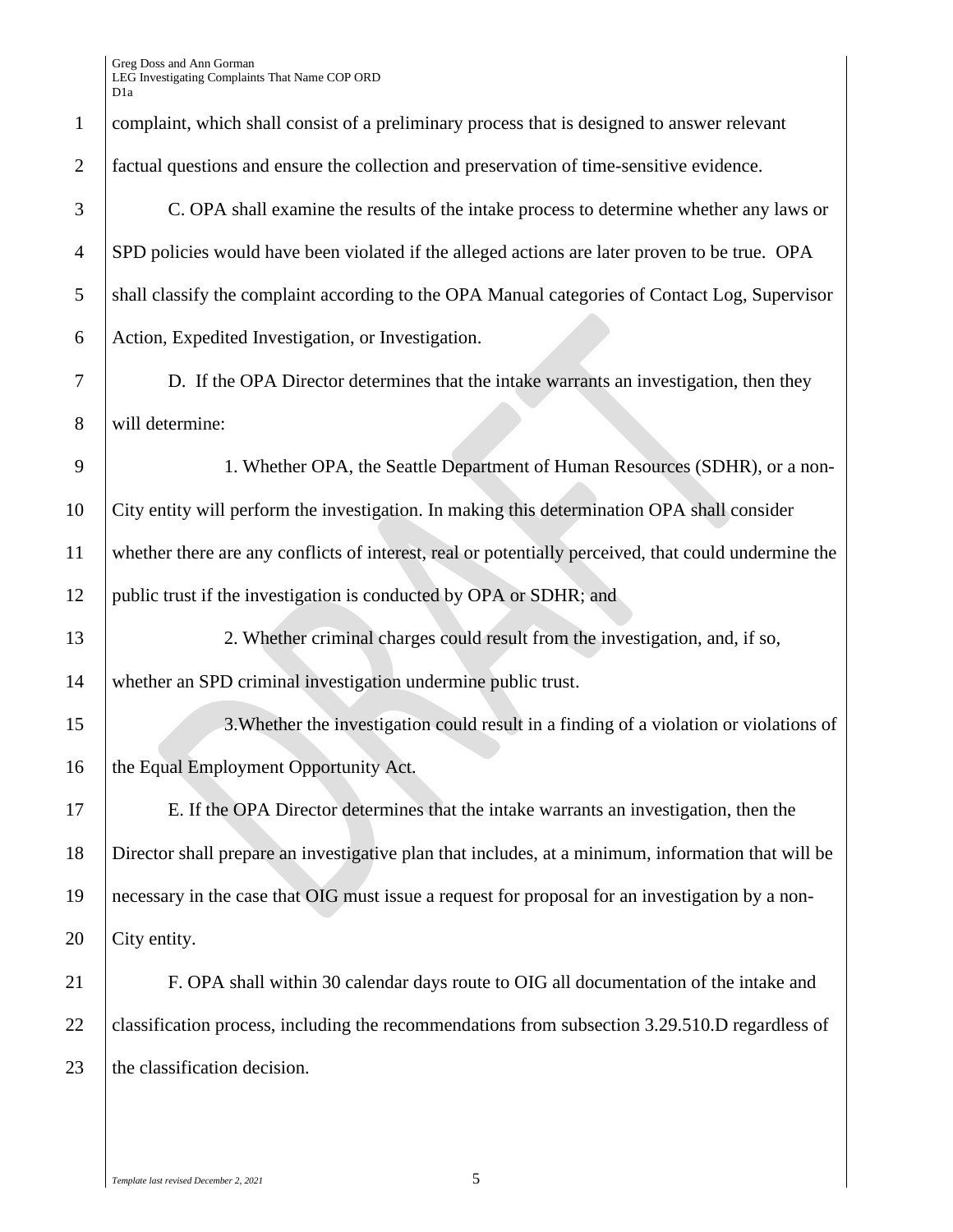#### **3.29.520 OIG review**

2 A. OIG shall conduct a review of OPA's intake investigation and classification to ensure that (1) the intake investigation was timely, thorough, and objective, and (2) OIG concurs with 4 the classification determination.

 B. If OIG does not concur with OPA's classification determination, the OIG determination shall prevail and shall be considered definitive for the complaint.

 C. If the classification determination is other than Contact Log, Supervisor Action, or Expedited Investigation, then OIG shall review the OPA recommendation on whether a full investigation should be conducted and whether that investigation should be (1) conducted by either OPA or SDHR; or (2) conducted by a non-City entity. OIG shall then determine whether it concurs with OPA's recommendations. In making this determination, OIG shall consider subsections 3.29.510.D.1 and 3.29.510.D.2. If OIG and OPA do not concur, the OIG determination shall prevail and shall be considered definitive for the complaint.

 D. If OPA has determined that the investigation could result in a finding of a violation or violations of the Equal Employment Opportunity Act, then OIG shall review the OPA recommendation on whether a full investigation should be conducted by SDHR or by a non-City entity. OIG shall then determine whether it concurs with OPA's recommendations. In making 18 this determination, OIG shall consider subsection 3.29.510.D.1. If OIG and OPA do not concur, the OIG determination shall prevail and shall be considered definitive for the complaint.

20 E. Where OIG has determined, either solely or with the concurrence of OPA, that a non- City entity should conduct the investigation, OIG shall consult with OPA to (1) discuss which of 22 these two agencies should manage the contract for that entity's work and (2) identify one or more 23 candidate entities to conduct the investigation. However, following this consultation OIG shall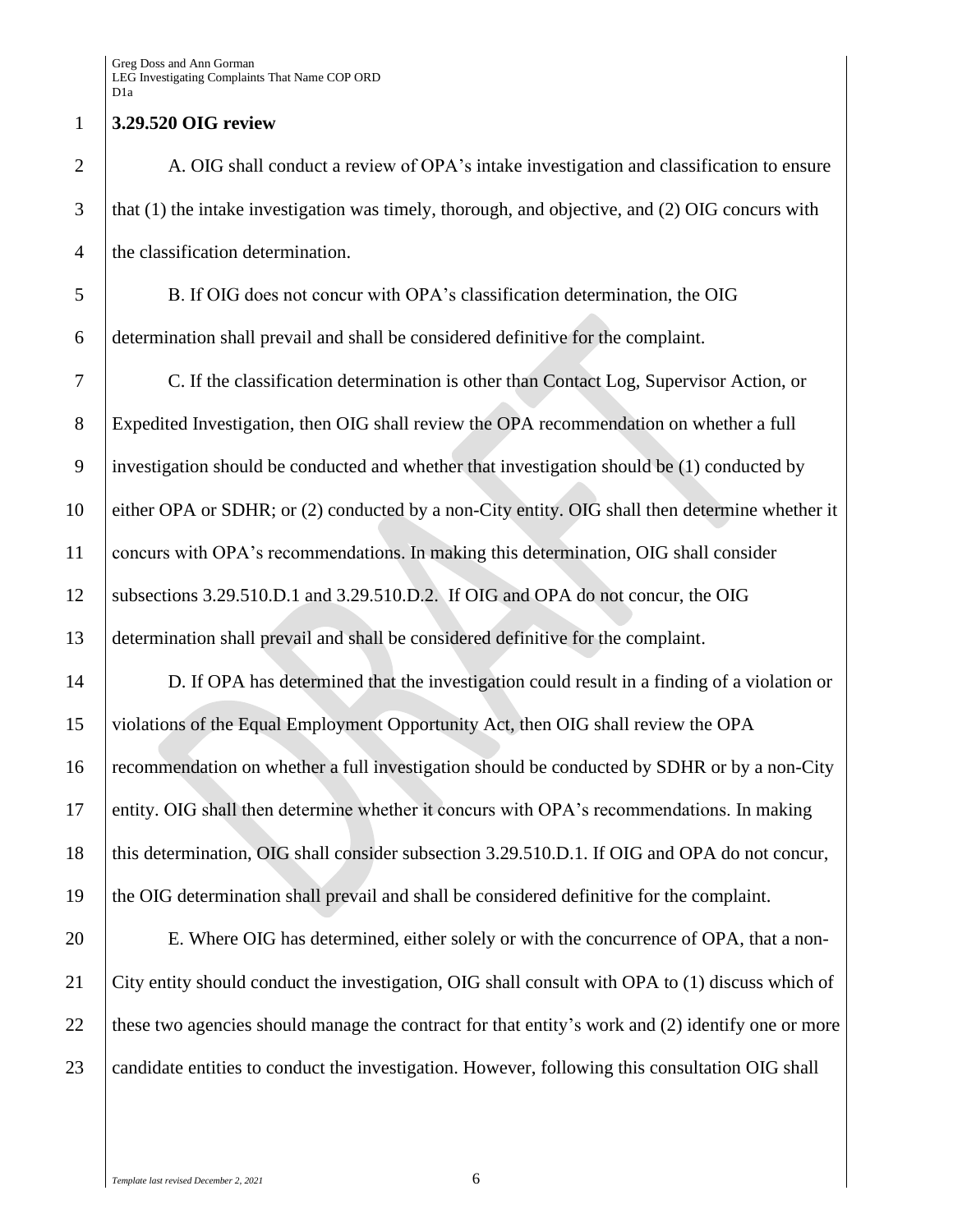| $\mathbf{1}$   | solely make decisions about (1) whether the investigation contract should be managed by OPA       |
|----------------|---------------------------------------------------------------------------------------------------|
| $\overline{2}$ | or OIG and (2) which non-City entity should conduct the investigation.                            |
| 3              | E. If OIG believes that criminal charges could result from the investigation, then it shall       |
| $\overline{4}$ | consult with OPA and determine whether SPD or a non-City entity would be most appropriate         |
| 5              | for the investigation. If OIG and OPA do not concur, the OIG determination shall prevail and      |
| 6              | shall be considered definitive for the complaint.                                                 |
| $\tau$         | 3.29.530 Notification and reporting                                                               |
| 8              | A. Where the classification determination is Contact Log, Supervisor Action, or                   |
| 9              | Expedited Investigation, OIG shall include the finding in its annual report required under        |
| 10             | Subchapter II of this Chapter 3.29. No other notification or reporting is required.               |
| 11             | B. Where the classification determination is other than Contact Log, Supervisor Action,           |
| 12             | or Expedited Investigation, and the investigation will be:                                        |
| 13             | 1. Conducted by OPA or SDHR, OPA shall immediately notify the Mayor, the President                |
| 14             | of the City Council, the Chair of the Council's public safety committee, the Executive Director   |
| 15             | and Co-Chairs of the Community Police Commission, the City Attorney, the City Director of         |
| 16             | Human Resources, and the complainant. Notification shall consist of: (1) the classification type; |
| 17             | (2) whether OPA or SDHR will conduct the investigation; (3) the rationale for the determination   |
| 18             | as supported by the factors in subsections 3.29.510.D.1 and 3.29.510.D.2; and (4) if the          |
| 19             | investigation will be conducted by SDHR, whether the investigation could result in findings of a  |
| 20             | violation or violations of the Equal Employment Opportunity Act.                                  |
| 21             | 2. Conducted by a non-City entity, OIG shall immediately notify the entities in                   |
| 22             | subsection 3.29.530.B.1. by OIG pursuant to subsection 3.29.530.B.2 shall consist of: (1) the     |
| 23             | classification type; (2) the non-City entity by whom OIG has determined, either solely or with    |
|                |                                                                                                   |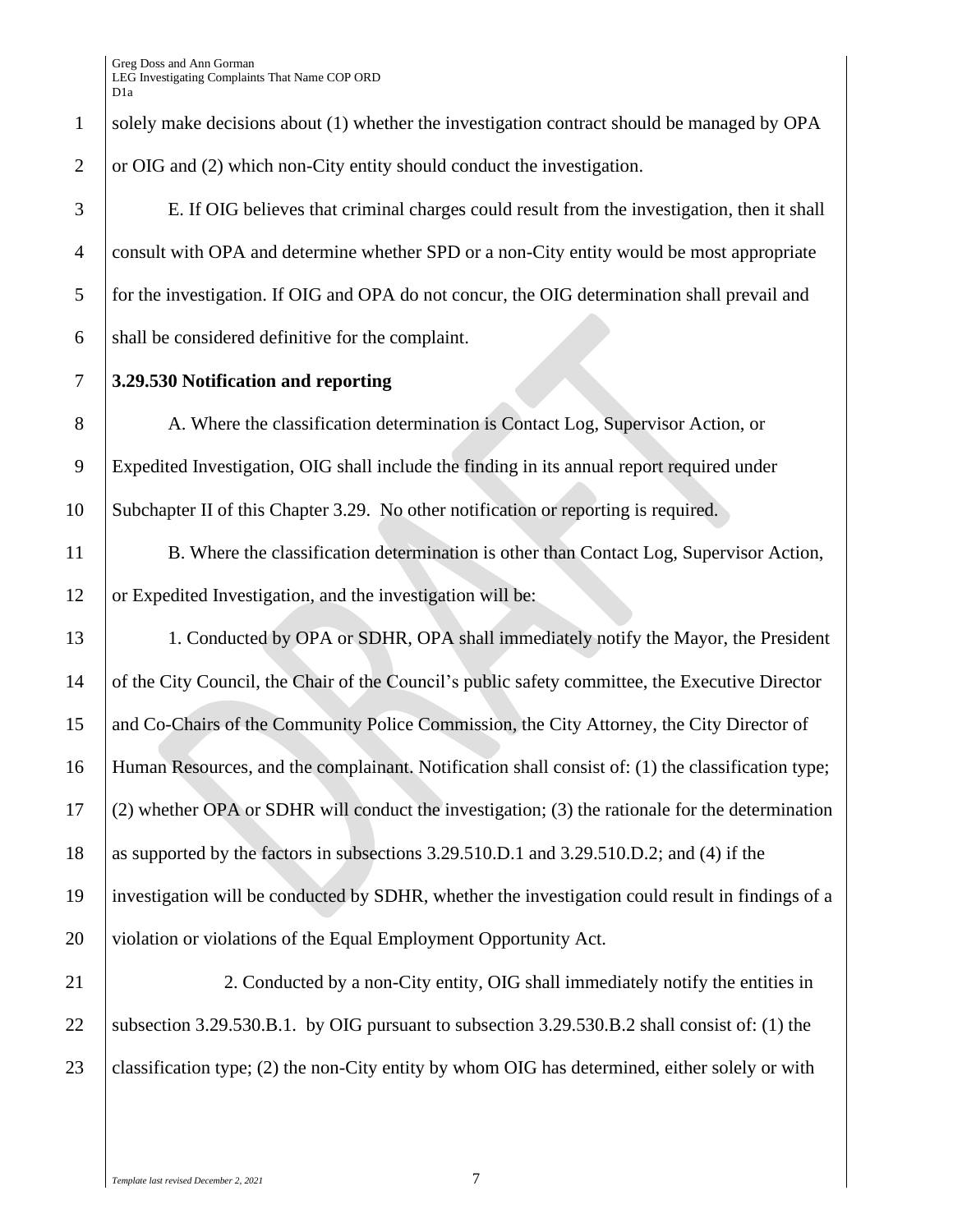1 the concurrence of OPA, that the investigation be conducted; and (3) the rationale for the 2 determination as supported by the factors in subsections 3.29.510.D.1 and 3.29.510.D.2.

3 F. Notification pursuant to this Section 3.29.530 shall include no more information that 4 would otherwise be available to the public on the OPA website, so as to not compromise the 5 integrity of the investigation.

6 **3.29.540 Assigning the investigation** 

7 A. Any investigation conducted by OPA shall be conducted exclusively by civilian 8 personnel. If OIG, either solely or with the concurrence of OPA, has determined that an 9 investigation should be conducted by OPA and OPA is unable to commit that it will be 10 conducted exclusively by civilian personnel, then the investigation shall be reassigned to a non-11 City entity.

12 B. If the investigation could result in findings of a violation or violations of the Equal Employment Opportunity Act and OIG has determined, either solely or with the concurrence of OPA, that it should be conducted by SDHR, then SDHR shall have the opportunity to notify OIG 15 | that it declines to conduct the investigation. In this case, OIG shall consult with OPA to (1) discuss which of these two agencies should manage the contract for the investigation to be conducted by a non-City entity and (2) identify one or more candidate entities to conduct the investigation. However, following this consultation OIG shall solely make decisions about (1) whether the investigation contract should be managed by OPA or OIG and (2) which non-City 20 entity should conduct the investigation.

21 C. If criminal charges could result from an investigation and OIG, either solely or with 22 the concurrence of OPA, has determined that an SPD investigation could compromise public 23 Trust, then OIG shall consult with the Director of the State Office of Independent Investigations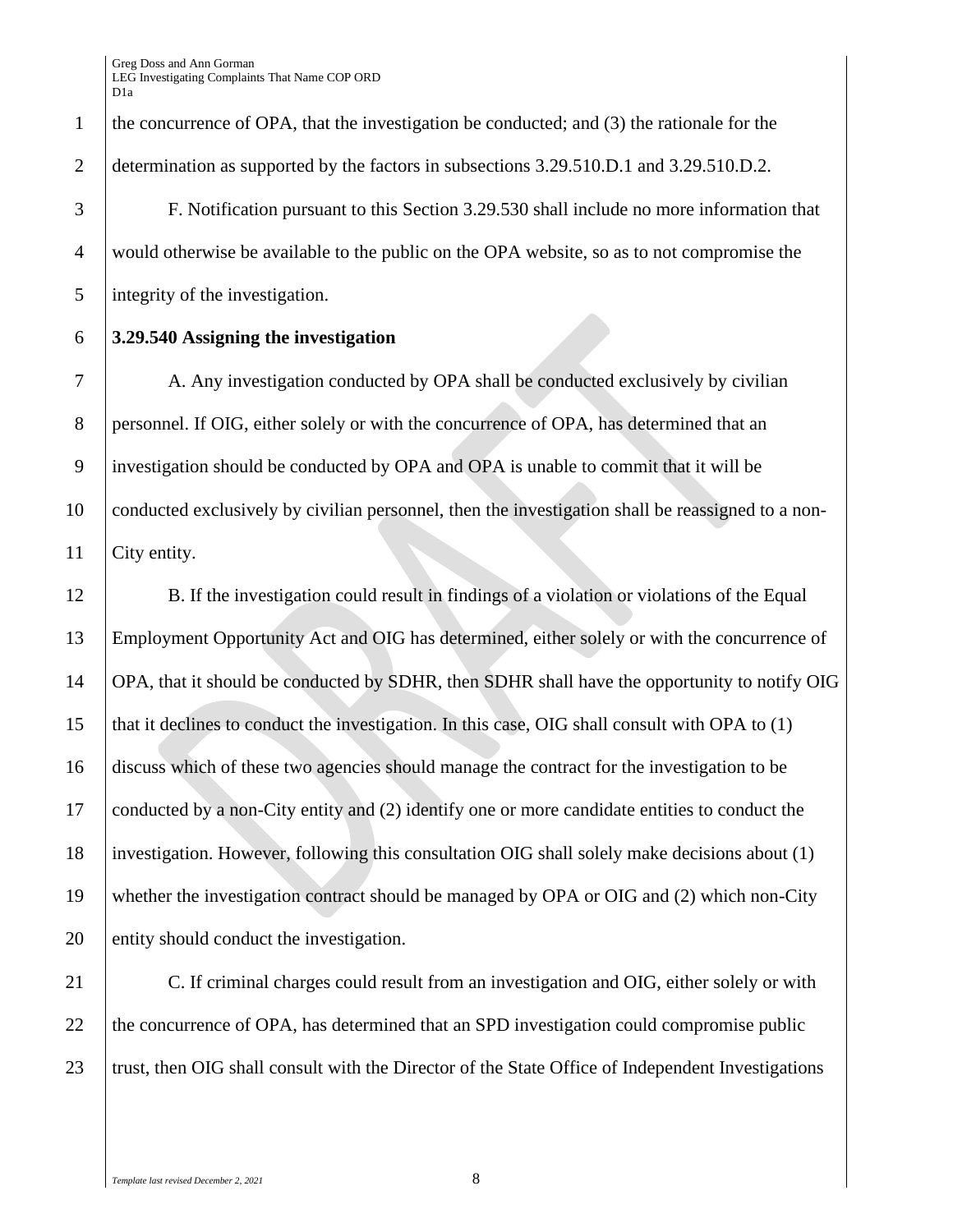(OII) to identify the investigative agency. The OII contract shall be managed by OIG, who shall solely receive the final investigation and findings.

#### **3.29.550 Investigation**

 A. The Chief shall fully cooperate with any investigation. When necessary, the Inspector General for Public Safety or OPA Director may issue on behalf of an OPA investigation, or an investigation conducted by a non-City entity, a subpoena consistent with Section 3.29.125 and Ordinance 126264.

8 B. Where the investigation is conducted by OPA, the investigation shall follow the policies and procedures identified in the OPA Manual and accord with any relevant collective bargaining agreements, except: (1) the OPA Director shall not develop a range of recommended discipline; and (2) the investigation file shall not be presented to the Chief.

 C. Where the investigation is conducted by SDHR, the investigation shall be conducted consistent with that unit's standards and practices and in accordance with any relevant collective 14 bargaining agreements.

## **3.29.560 OIG review of the intake investigation, classification, and investigation**

16 A. OIG shall immediately notify the entities in subsection 3.29.530. B if it: (1) is unable to determine whether the OPA intake was timely, thorough, and objective; or (2) disagrees with 18 the OPA Director's classification decision.

 B. OIG shall conduct a review of any investigation completed by OPA or by SDHR, consistent with the requirements of Section 3.29.260, to determine whether the investigation was 21 | timely, thorough, and objective.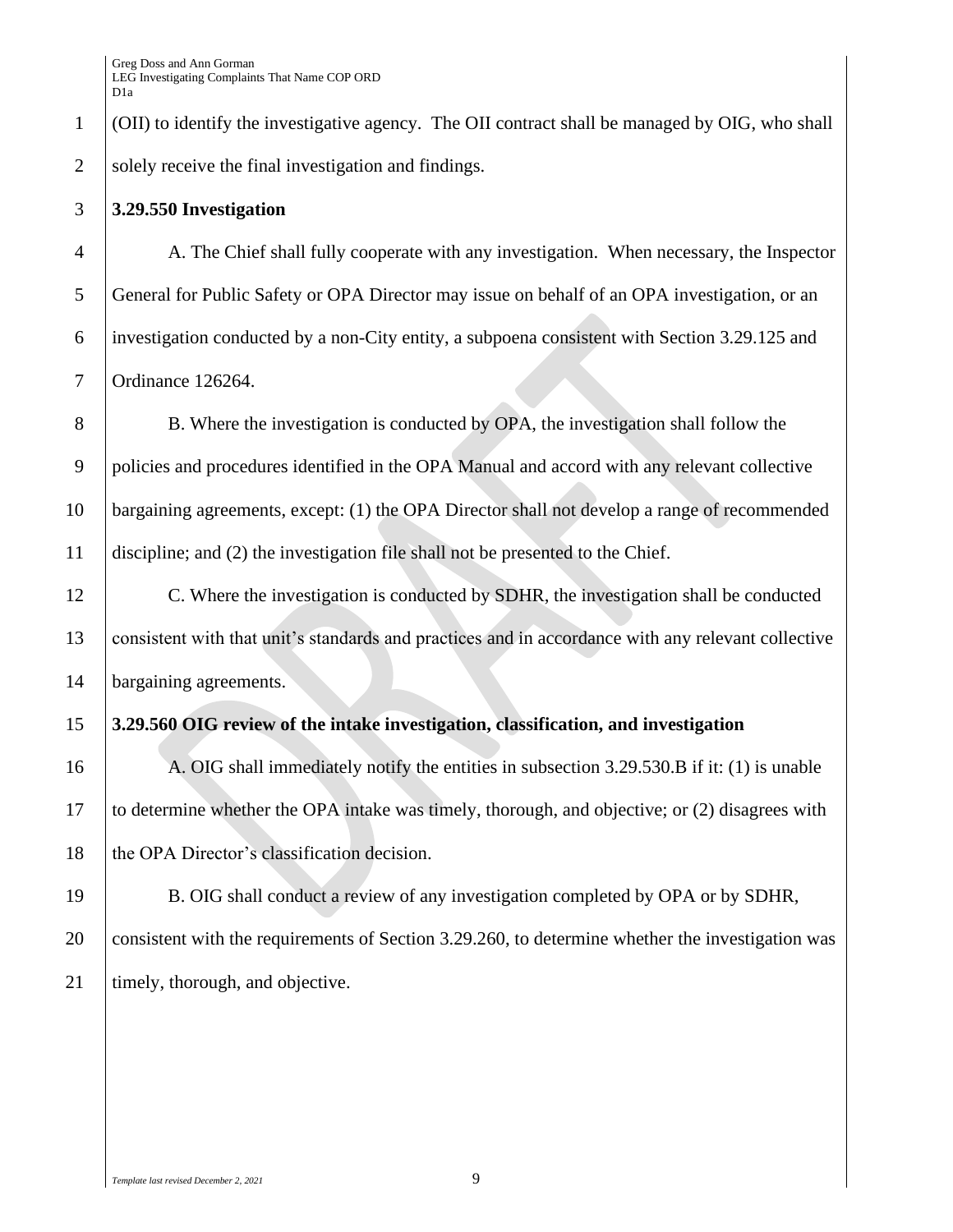|                | D <sub>1</sub> a                                                                                 |
|----------------|--------------------------------------------------------------------------------------------------|
| $\mathbf{1}$   | C. OIG shall conduct a review of any investigation completed by any non-City entity,             |
| 2              | consistent with the requirements of Section 3.29.260, to determine whether the investigation was |
| 3              | timely, thorough, and objective.                                                                 |
| $\overline{4}$ | D. To determine whether any investigation completed by OPA, by SDHR, or by a non-                |
| 5              | City entity was timely, thorough, and objective, OIG shall retain the authority to access any    |
| 6              | investigative materials that will support making the determination.                              |
| 7              | E. OIG shall immediately notify the entities in subsection 3.29.530.B if it is unable to         |
| $8\phantom{.}$ | determine whether an outside investigation was timely, thorough, and objective. In such case,    |
| 9              | OIG shall choose a new non-City entity to perform a new investigation.                           |
| 10             | 3.29.570 Transmittal of investigative results                                                    |
| 11             | A. For any investigation completed by OPA, upon determination by OIG that the                    |
| 12             | investigation was timely, thorough, and objective, OPA will transmit the investigation file and  |
| 13             | findings to the Mayor.                                                                           |
| 14             | B. For any investigation completed by SDHR, upon determination by OIG that the                   |
| 15             | investigation was timely, thorough, and objective, OIG will transmit the investigation and       |
| 16             | findings, as determined by SDHR, to the Mayor.                                                   |
| 17             | C. For any investigation conducted by a non-City entity, upon determination that the             |
| 18             | investigation was timely, thorough, and objective, OIG will transmit the investigation and       |
| 19             | findings, as determined by the non-City entity, to the Mayor.                                    |
| 20             | 3.29.580 Notification of investigative results                                                   |
| 21             | Within 30 calendar days of receiving the results of the investigation, the Mayor shall           |
| 22             | communicate to the entities in subsection 3.29.530.B:                                            |
|                |                                                                                                  |
|                |                                                                                                  |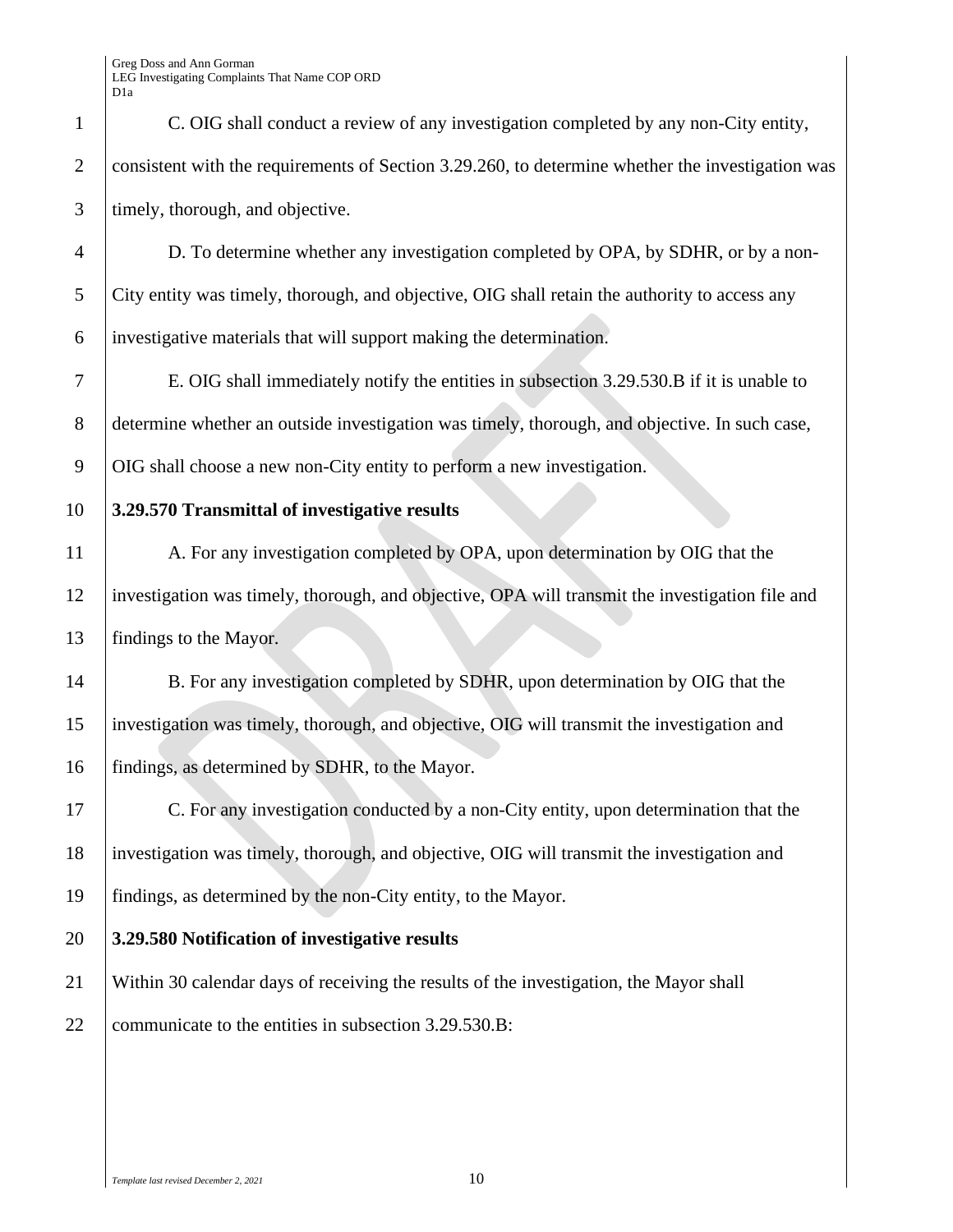Greg Doss and Ann Gorman OP ORD

|                | LEG Investigating Complaints That Name COP ORD<br>D1a                                             |
|----------------|---------------------------------------------------------------------------------------------------|
| $\mathbf{1}$   | A. A statement on the investigation and its findings, including whether the Chief's               |
| $\overline{2}$ | actions were consistent with SPD department policy as articulated in the SPD police manual, the   |
| 3              | City's values, and SPD's values to protect and serve;                                             |
| 4              | B. Notification of whether the Mayor intends to discharge the Chief or take any                   |
| 5              | disciplinary action against the Chief, regardless of when such action will be final; and          |
| 6              | C. Investigative detail that mirrors the detail that would otherwise be provided to the           |
| $\tau$         | public by OPA in a closed case summary, discipline action report, or other related report.        |
| 8              | Section 2. Section 49 of Ordinance 125315 is amended as follows:                                  |
| 9              | <b>Subchapter VI Construction and implementation</b>                                              |
| 10             | $((3.29.500))$ 3.29.600 Construction                                                              |
| 11             | A. In the event of a conflict between the provisions of this Chapter 3.29 and any other           |
| 12             | City ordinance, the provisions of this Chapter 3.29 shall govern.                                 |
| 13             | B. It is the express intent of the Council that, in the event a subsequent ordinance refers to    |
| 14             | a position or office that was abolished by the ordinance introduced as Council Bill 118969, that  |
| 15             | reference shall be deemed to be the new position or office created by the ordinance introduced as |
| 16             | Council Bill 118969, and shall not be construed to resurrect the old position or office unless it |
| 17             | expressly so provides by reference to the ordinance introduced as Council Bill 118969.            |
| 18             | C. It is the express intent of the Council that, in the event a subsequent ordinance refers to    |
| 19             | or amends a section or subsection of the Seattle Municipal Code or a previously enacted           |
| 20             | ordinance that is amended or recodified in the ordinance introduced as Council Bill 118969, but   |
| 21             | the later ordinance fails to account for the change made by the ordinance introduced as Council   |
| 22             | Bill 118969, the two sets of amendments should be given effect together if at all possible. The   |

20 | ordinance that is amended or recodified in the ordinance introduced as Council Bill 118969, but 21 the later ordinance fails to account for the change made by the ordinance introduced as Council 22 Bill 118969, the two sets of amendments should be given effect together if at all possible. The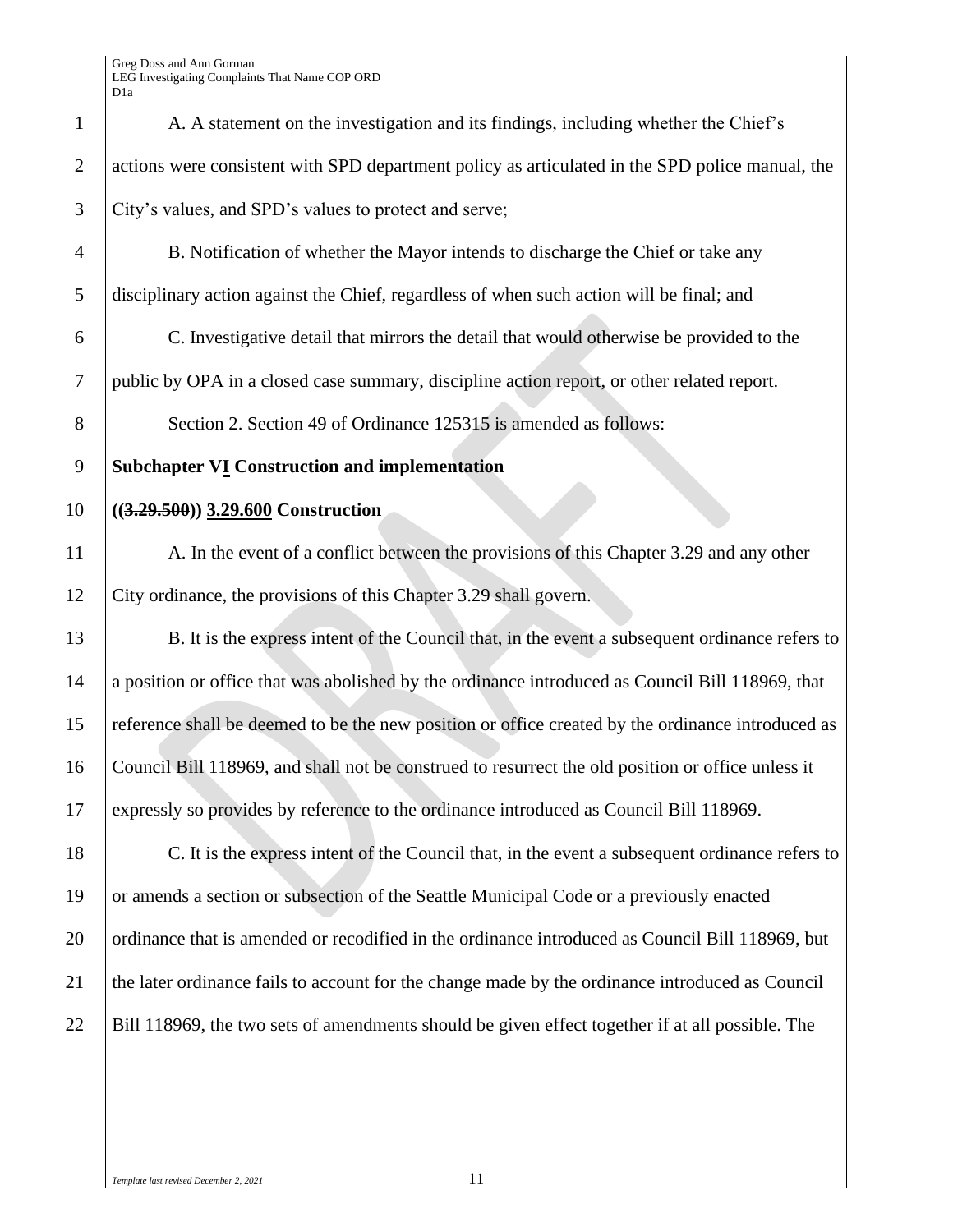code reviser may publish the section or subsection in the official code with all amendments incorporated therein.

 D. The terms and provisions of this Chapter 3.29 are not retroactive and shall apply only to those rules, orders, actions, or proceedings that occur, or have been initiated, on or after the effective date of the ordinance introduced as Council Bill 118969.

 E. Nothing in this Chapter 3.29 creates or is intended to create a basis for any private cause of action.

 F. The provisions of this Chapter 3.29 are declared to be separate and severable. The invalidity of any clause, sentence, paragraph, subdivision, section, or portion of this Chapter 3.29, or the invalidity of its application to any person or circumstance, does not affect the validity of the remainder of this Chapter 3.29, or the validity of its application to other persons or circumstance.

#### **((3.29.510)) 3.29.610 Implementation**

14 A. Provisions of the ordinance introduced as Council Bill 118969 subject to the Public Employees' Collective Bargaining Act, chapter 41.56 RCW, shall not be effective until the City 16 completes its collective bargaining obligations. As noted in Section 3.29.010, the police are granted extraordinary power to maintain the public peace, including the power of arrest and 18 Statutory authority under RCW 9A.16.040 to use deadly force in the performance of their duties under specific circumstances. Timely and comprehensive implementation of this ordinance constitutes significant and essential governmental interests of the City, including but not limited 21 to (a) instituting a comprehensive and lasting civilian and community oversight system that 22 ensures that police services are delivered to the people of Seattle in a manner that fully complies 23 with the United States Constitution, the Washington State Constitution and laws of the United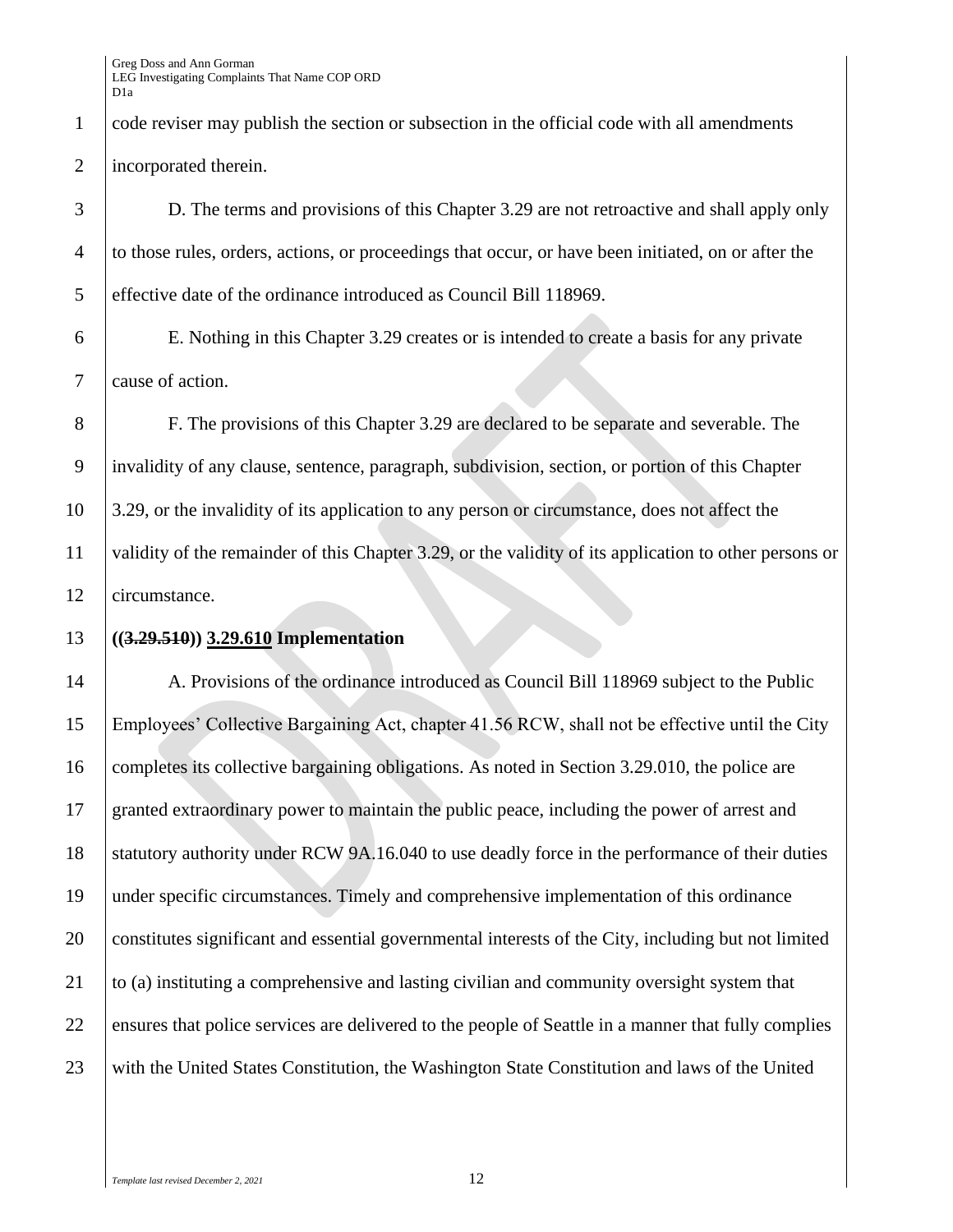1 States, State of Washington and City of Seattle; (b) implementing directives from the federal 2 court, the U.S. Department of Justice, and the federal monitor; (c) ensuring effective and 3 efficient delivery of law enforcement services; and (d) enhancing public trust and confidence in 4 SPD and its employees.

 For these reasons, the City shall take whatever steps are necessary to fulfill all legal prerequisites within 30 days of Mayoral signature of this ordinance, or as soon as practicable thereafter, including negotiating with its police unions to update all affected collective bargaining agreements so that the agreements each conform to and are fully consistent with the provisions and obligations of this ordinance, in a manner that allows for the earliest possible implementation to fulfill the purposes of this Chapter 3.29.

11 B. Until the effective date of the ordinance introduced as Council Bill 118969, the current 12 accountability system shall remain in place to the extent necessary to remain consistent with 13 | provisions of the Consent Decree in the matter of United States of America v. City of Seattle, 12 14 Civ. 1282 (JLR).

 C. Provisions of the ordinance introduced as Council Bill 118969 for which the City has fulfilled its collective bargaining requirements, if any, will go into effect after Court approval in 17 the matter of United States of America v. City of Seattle, 12 Civ. 1282 (JLR) and 30 days after Mayoral signature, or after 40 days if the Mayor fails to sign the bill. Consistent with Section ((3.29.500)) 3.29.600, any provisions for which bargaining is not yet complete shall not go into 20 effect until collective bargaining obligations are satisfied.

*Template last revised December 2, 2021* 13